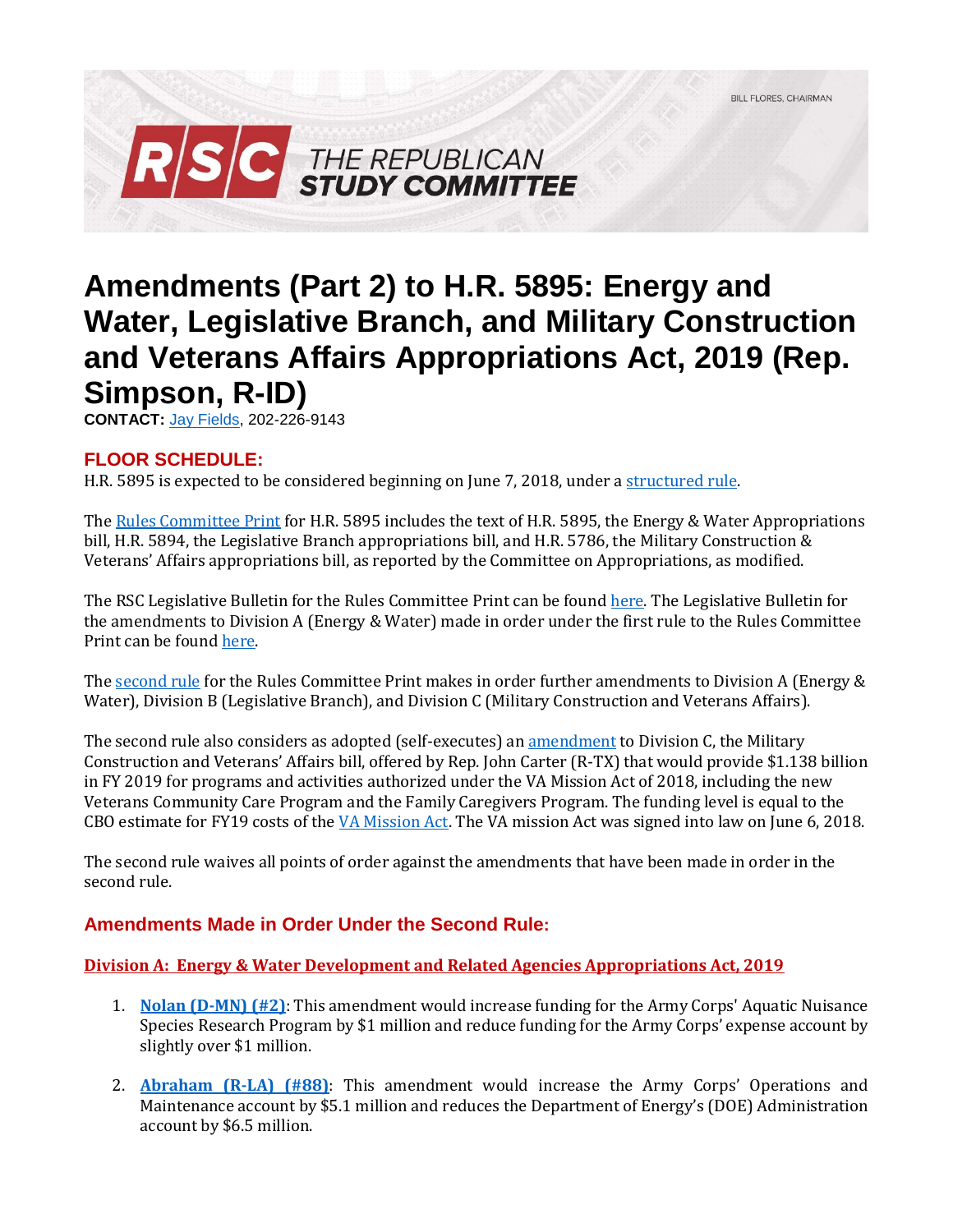3. **[Eshoo \(D-CA\) \(#4\):](https://amendments-rules.house.gov/amendments/ESHOO_028_xml529181615571557.pdf)** This amendment would increase funding for the Office of Energy Efficiency and Renewable Energy (EERE) by \$1 million, with the intent that such funds support the development and deployment of high-efficiency linear generator power plant technology which, for purposes of stationary electric power production, is equivalent to fuel cell power plant technology. The amendment would also decrease funding for the DOE's Departmental Administration account by \$1 million.

The RSC Budget would eliminate the Office of Energy Efficiency and Renewable Energy.

4. **[Perlmutter \(D-CO\) \(#94\):](https://amendments-rules.house.gov/amendments/PERLMU_031_xml64181521352135.pdf)** This amendment would increase funding for the EERE's Facilities and Infrastructure account by \$5 million and decrease the DOE's Departmental Administration account by \$5 million.

The RSC Budget would eliminate the Office of Energy Efficiency and Renewable Energy.

- 5. **[Hastings \(D-FL\) \(#93\)](https://amendments-rules.house.gov/amendments/HASTFL_047_xml6518120310310.pdf)**: This amendment would increase funding for the DOE's Cybersecurity, Energy Security, and Emergency Response account by \$5 million and decrease funding by \$7.7 million for the DOE's fossil energy research and development account.
- 6. **[Kuster \(D-NH\) \(#44\)](https://amendments-rules.house.gov/amendments/KUSTER_074_xml%20(002)53118134708478.pdf)**: This amendment would increase funding for the Northern Border Regional Commission by \$8 million, and decrease funding for the DOE's fossil energy research and development account.

Th[e RSC Budget](https://rsc-walker.house.gov/sites/republicanstudycommittee.house.gov/files/wysiwyg_uploaded/RSC%20Budget%20FY2019%20-%20Narrative%20-%20FINAL.PDF) would eliminate all regional commissions.

- 7. **[Rogers \(R-AL\) \(#1\):](https://amendments-rules.house.gov/amendments/RCP11571_001_xml529181410141014.pdf)** This amendment would increase funding for the NNSA's weapons activities account by \$24 million and reduce its nuclear nonproliferation account by the same amount.
- 8. **[Jackson Lee \(D-TX\) \(#84\):](https://amendments-rules.house.gov/amendments/JACKSO_288_xml531181613551355.pdf)** This amendment is intended to express Congressional intent that \$100 million of Army Corps construction funding be used for flood control projects.
- 9. **[Lamalfa \(R-CA\) \(#76\)](https://amendments-rules.house.gov/amendments/LAMALF_046_xml530181550205020.pdf)**: This amendment would prohibits the use of funds for enforcing the EPA's abandonment criteria described in provision G of provision V of the rule published in the Federal Register at [58 Fed. Reg. 45008](https://nepis.epa.gov/Exe/ZyNET.exe/200054D3.TXT?ZyActionD=ZyDocument&Client=EPA&Index=1991+Thru+1994&Docs=&Query=&Time=&EndTime=&SearchMethod=1&TocRestrict=n&Toc=&TocEntry=&QField=&QFieldYear=&QFieldMonth=&QFieldDay=&IntQFieldOp=0&ExtQFieldOp=0&X) for prior converted cropland.
- 10. **[Gohmert \(R-TX\) \(#77\)](https://amendments-rules.house.gov/amendments/Social%20Costs%20of%20Carbon_EW_Approps531181230213021.pdf)**: This amendment would prohibit the use of funds to prepare, propose or promulgate guidance or regulations pertaining to the social cost of carbon, including references to or reliance on Technical Support Document: Social Cost of Carbon for Regulatory Impact Analysis Under Executive Order 12866, Technical Support Document: Technical Update of the Social Cost of Carbon for Regulatory Impact Analysis Under Executive Order 12866, Revised Draft Guidance for Federal Departments and Agencies on Consideration of Greenhouse Gas Emissions and the Effects of Climate Change in NEPA Reviews, Technical Support Document: Technical Update of the Social Cost of Carbon for Regulatory Impact Analysis Under Executive Order 12866, Addendum to the Technical Support Document on Social Cost of Carbon for Regulatory Impact Analysis Under Executive Order 12866: Application of the Methodology to Estimate the Social Cost of Methane and the Social Cost of Nitrous Oxide, or Technical Support Document: Technical Update of the Social Cost of Carbon for Regulatory Impact Analysis Under Executive Order 12866.
- 11. **[Smith, Jason \(R-MO\) \(#65\)](https://amendments-rules.house.gov/amendments/SMITMO_061_xml66181456455645.pdf):** This amendment would prohibit the use the funds by the Army Corps to close or prohibit public access at recreation areas, facilities, campgrounds, or boat ramps.

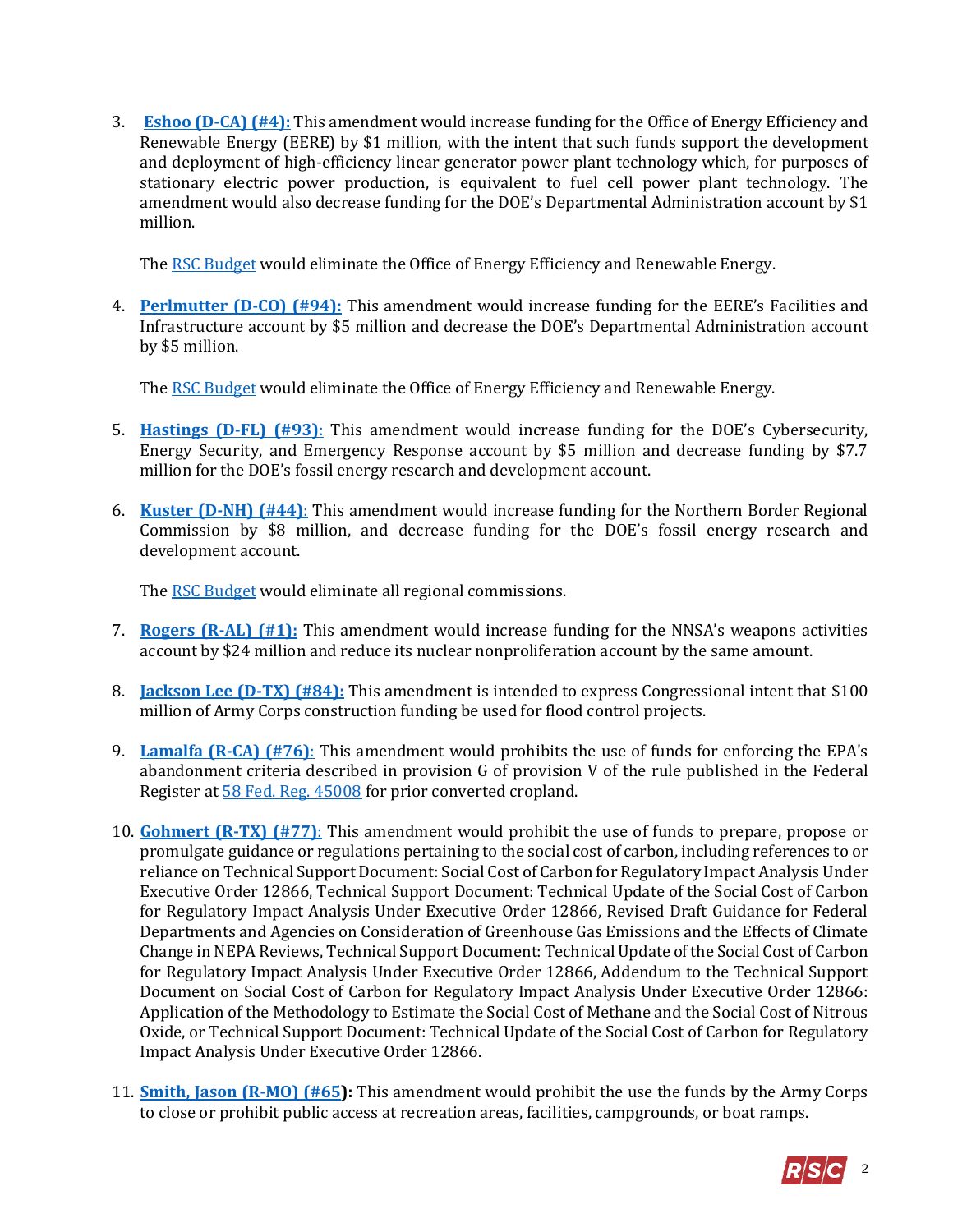#### **Division B: Legislative Branch Appropriations Act, 2019**

- 12. **[Kildee \(D-MI\) \(#19\)](https://amendments-rules.house.gov/amendments/K3530180923522352.pdf)**: This amendment would increase funding by \$250,000 for the House 's Wounded Warrior Program and reduce funding for the Architect of the Capitol (AOC) by the same amount.
- 13. **[Esty \(D-CT\) \(#20\):](https://amendments-rules.house.gov/amendments/ESTY_075_xml%200036418105509559.pdf)** This amendment would increase by \$500,000 funding for the Office of Employee Assistance, and reduce the AOC's Capitol Grounds account by the same amount.
- 14. **[Gosar \(R-AZ\) \(#16\)](https://amendments-rules.house.gov/amendments/Open%20World%20Trust%20Fund530180943314331.pdf)**: This amendment would defund the [Open World Leadership Center.](https://www.openworld.gov/) The [RSC](https://rsc-walker.house.gov/sites/republicanstudycommittee.house.gov/files/wysiwyg_uploaded/RSC%20Budget%20FY2019%20-%20Narrative%20-%20FINAL.PDF#page-139)  [Budget](https://rsc-walker.house.gov/sites/republicanstudycommittee.house.gov/files/wysiwyg_uploaded/RSC%20Budget%20FY2019%20-%20Narrative%20-%20FINAL.PDF#page-139) would eliminate this program, noting "The Open World Leadership Center is meant to facilitate cultural and political exchanges between the U.S. Congress and leaders in post-Soviet countries…more than a quarter century after then end of the Cold War."

**Key Vote Yes: [National Taxpayers Union](https://www.ntu.org/governmentbytes/detail/taxpayers-could-save-big-with-smart-amendments-to-appropriations-minibus)** 

- 15. **[Meadows \(R-NC\) \(#1\)](https://amendments-rules.house.gov/amendments/MEADOW_140_xml531181721222122.pdf)**: The FY 2010 Legislative Branch Appropriations Act ended a previously required semiannual financial review (and subsequent report) conducted by the Comptroller General at GAO of expenditures by an Independent Counsel. Robert Mueller, as independent counsel, has led an investigation into the Trump campaign and any Russian interference since May 2017. This amendment would reestablish the review and report requirement by prohibiting funds to enforce the change made by the FY 2010 law.
- 16. **[Takano \(D-CA\) \(#18\)](https://amendments-rules.house.gov/amendments/TAKANO_061530180942394239.pdf)**: This amendment would provide \$2.5 million in funding for the Office of Technology Assessment and reduce funding to the AOC's Capitol Grounds account by \$3.5 million. . The former OTA, which was closed after the Republicans gained the majority in 1995, was tasked with providing "early indications of the probable beneficial and adverse impacts of the applications of technology and to develop other coordinate information which may assist the Congress."
- 17. **[Cohen \(D-TN\) \(#13\)](https://amendments-rules.house.gov/amendments/COHEN_124_xml5291817020626.pdf)**: This amendment would prohibit the use of legislative branch funding to purchase plastic drinking straws.
- 18. **[Blackburn \(R-TN\) \(#30\)](https://amendments-rules.house.gov/amendments/BLACKB_029_xml531181426492649.pdf)**: This amendment would a one percent across the board cut to the bill's spending levels. Accounts for the Capitol Police; Architect of the Capitol - Capitol Police Buildings, Grounds and Security; and Office of the Sergeant At Arms would not be reduced.

**Key Vote Yes: [National Taxpayers Union](https://www.ntu.org/governmentbytes/detail/taxpayers-could-save-big-with-smart-amendments-to-appropriations-minibus)** 

### **Division C: Military Construction and Veterans Affairs Appropriations Act, 2019**

- 19. **[Kildee \(D-MI\) \(#32\)](https://amendments-rules.house.gov/amendments/K4530180928592859.pdf)**: This amendment is intended to express Congressional intent that \$32 million of funds appropriated to the Department of Defense (DOD) Base Closure Account should be used to prevent further contamination of PFAS at former Wurtsmith Air Force base.
- 20. **[Torres \(D-CA\) \(#5\)](https://amendments-rules.house.gov/amendments/TORRCA_105_xml529181549294929.pdf)**: This amendment is intended to express Congressional intent that \$5 million funds appropriated to the Department of Defense (DOD) Base Closure Account should be used for demolishing facilities closed by prior BRAC rounds.
- 21. **[Kildee \(D-MI\) \(#32\):](https://amendments-rules.house.gov/amendments/DKVA1530180943164316.pdf)** This amendment would require that \$2 million of the \$14 million appropriated for Veterans Readjustment Benefits be allocated to vocational rehabilitation and employment programs for veterans.

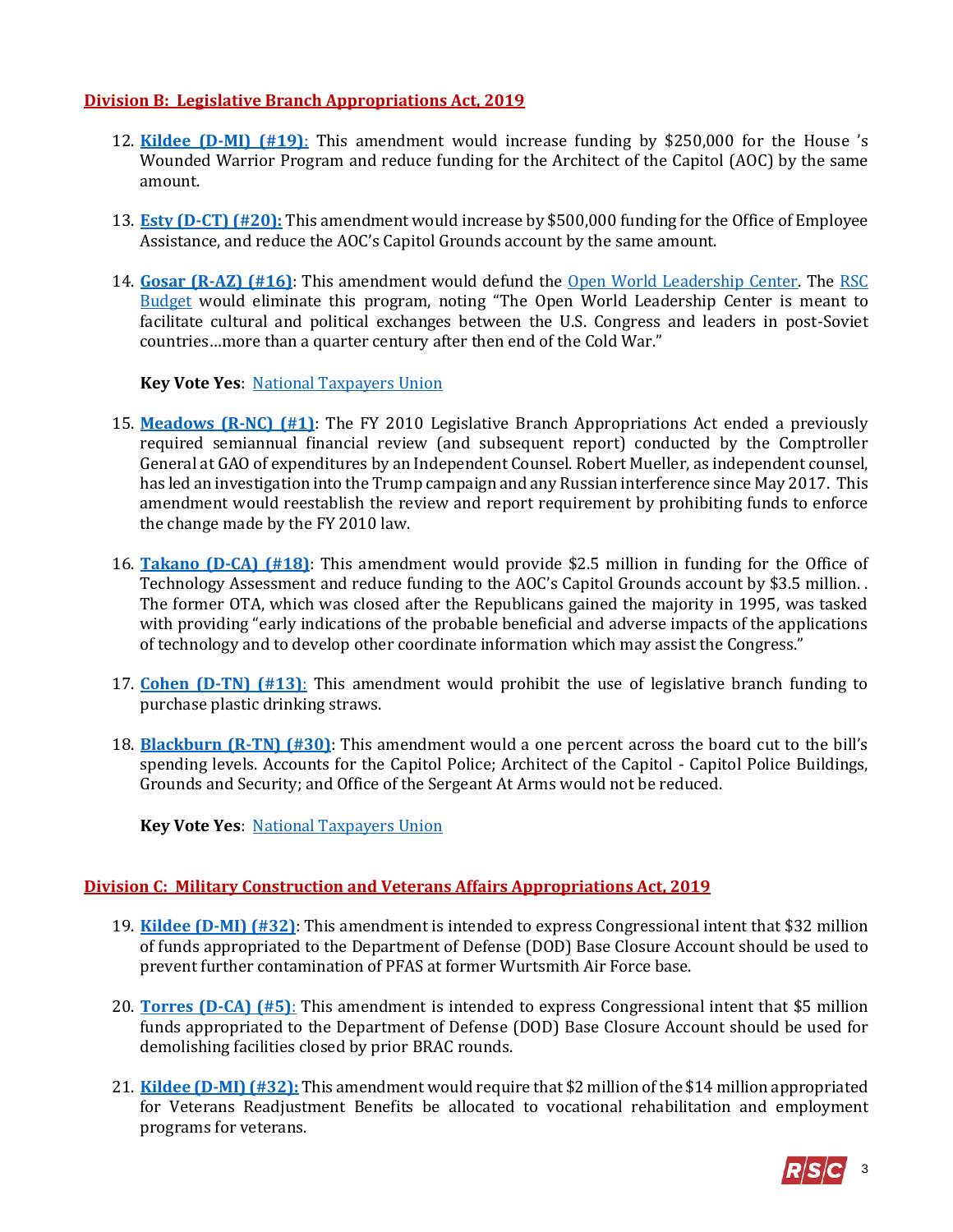- 22. **[Ruiz \(D-CA\) \(#21\)](https://amendments-rules.house.gov/amendments/RUIZCA_071_xml%20(004)530180919571957.pdf)**: This amendment is intended to express Congressional intent that \$1 million of funds appropriated for the VA Medical Services account be used to conduct educational outreach to veterans to enroll in the burn pits registry, additional research using the registry, and other activities concerning the maintenance of registry.
- 23. **[Johnson \(R-OH\) \(#19\)](https://amendments-rules.house.gov/amendments/JOHNOH_021_xml%20(4)530180929542954.pdf)**: This amendment is intended to express Congressional intent that \$1 million of funds appropriated for the VA Medical Services account be used to develop a standard of hospice care tailored to the unique needs of combat veterans, including Vietnam-era veterans.
- 24. **[Carbajal \(D-CA\) \(#11\):](https://amendments-rules.house.gov/amendments/CARBAJ_053_xml529181623352335.pdf)** This amendment is intended to express Congressional intent that \$5 million of funding appropriated for the VA Medical Services account be used to ensure the VA will change the phone system to have local Community Based Outpatient Center answer calls rather than having all calls routed to the major VA Medical Centers in an effort to reduce wait times for veterans on the phone and to provide more timely health services.
- 25. **[McSally \(R-AZ\) \(#58\)](https://amendments-rules.house.gov/amendments/Revised%20MCSALL_100_xml%20(suicide%20prev)66181157585758.pdf)**: This amendment is intended to express Congressional intent that \$29 million of funding appropriated for the VA Medical Services account be used for VA mental health and suicide prevention programs.
- 26. **[Welch \(D-VT\) \(#24\)](https://amendments-rules.house.gov/amendments/WELCH_086_v265181134203420.pdf)**: This amendment would increase funding by \$5 million for the VA Medical Services account, with the intent that such funding be used to better assist veterans exposed to burn pits by improving the existing registry and increasing clinical research on burn pit exposure, and decrease the VA's Community Care account by the same amount.
- 27. **[Barr \(R-KY\) \(#46\)](https://amendments-rules.house.gov/amendments/BARR_057_xml_Revised66181238143814.pdf)**: This amendment would increase funding by \$5 million for the VA Medical Services account, with the intent that such funding be used to for the VA's Adaptive Sports Grant (ASG) program, equine assisted therapy, and reduce the VA's Community Care account by the same amount.
- 28. **[Carbajal \(D-CA\) \(#10\)](https://amendments-rules.house.gov/amendments/CARBAJ_052_xml61181212561256.pdf)**: This amendment would increase funding by \$5 million for the VA Medical Services account, with the intent that such funding be used for the for the Veterans Transportation Program, and reduce the VA's Community Care account by the same amount.
- 29. **[Keating \(D-MA\) \(#35\):](https://amendments-rules.house.gov/amendments/KEATIN_086_xml%20(003)53118114203423.pdf)** This amendment is intended to express Congressional intent that \$5 million of funding appropriated for the VA's Medical Support and Compliance Account be used to create an opioid abuse healthcare kit for community healthcare providers.
- 30. **[Keating \(D-MA\) \(#35\)](https://amendments-rules.house.gov/amendments/KEATIN_085_xml530180918401840.pdf)**: This amendment is intended to express Congressional intent that \$1.5 million of funding appropriated for the VA's Medical Support and Compliance Account be used to ensure providers at VA health facilities complete a continuing medication course in pain management.
- 31. **[Johnson, Eddie Bernice \(D-TX\) \(#2\)](https://amendments-rules.house.gov/amendments/JOHNTE_034_xml529181510151015.pdf)**: This amendment is intended to express Congressional intent that \$1 million of funding appropriated for the VA's Community Care account be used to requires the VA to report on how many delinquent payments by the VA to vendors and contractors there are and the total amount of money.
- 32. **[Connolly \(D-VA\) \(#27\):](https://amendments-rules.house.gov/amendments/CONNOL_078_xml53018093100310.pdf)** This amendment is intended to express Congressional intent that \$1 million of funding appropriated for the VA's Electronic Health Record account be used for the Department of Veterans Affairs Inspector General to provide oversight of the Washington, D.C. Veterans Affairs Medical Center.